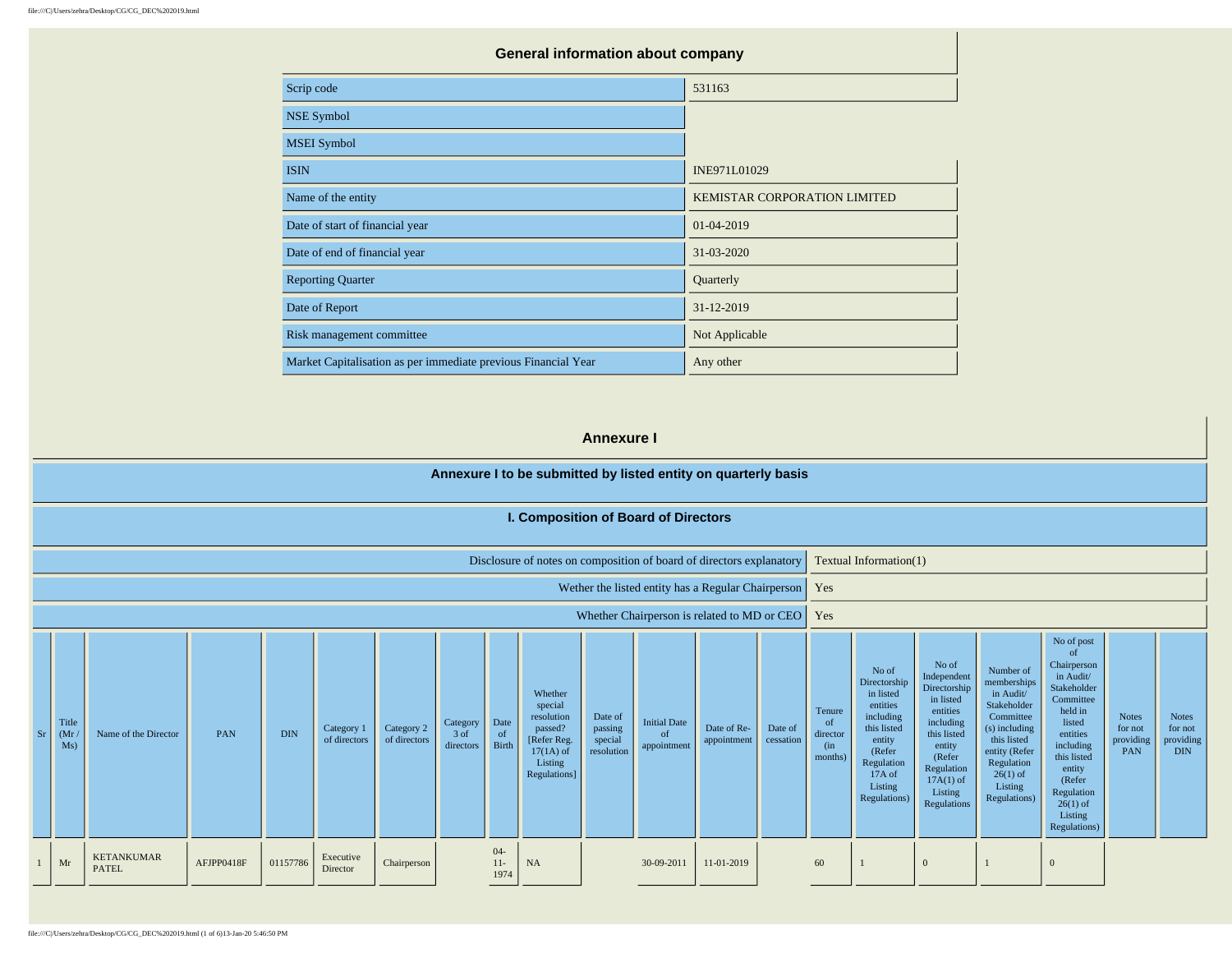| 2              | Mr  | PARSHOTTAMBHAI<br><b>PATEL</b>      | AFJPP0355B | 02458676 | Non-<br>Executive -<br>Non<br>Independent<br>Director | Not<br>Applicable | $01 -$<br>$06 -$<br>1943 | N <sub>o</sub> | 06-02-2019 |    |  |                |  |
|----------------|-----|-------------------------------------|------------|----------|-------------------------------------------------------|-------------------|--------------------------|----------------|------------|----|--|----------------|--|
| $\overline{3}$ | Mr  | <b>MAHESHKUMAR</b><br><b>BALDHA</b> | ANQPB6174M | 06542441 | Non-<br>Executive -<br>Independent<br>Director        | Not<br>Applicable | $01 -$<br>$06 -$<br>1975 | NA             | 27-04-2018 | 60 |  | $\overline{0}$ |  |
| $\overline{4}$ | Mrs | <b>NAYANABEN</b><br>PATEL           | AVOPP7311G | 07157817 | Non-<br>Executive -<br>Independent<br>Director        | Not<br>Applicable | $03 -$<br>$02 -$<br>1975 | NA             | 30-09-2018 | 60 |  | L              |  |

## **Text Block**

| Textual Information(1) | The company is in process to comply with the Regulation $17(1A)$ of of Listing Regulations. |
|------------------------|---------------------------------------------------------------------------------------------|
|                        |                                                                                             |

|                | <b>Audit Committee Details</b> |                                     |                                                       |                            |                        |                      |                |
|----------------|--------------------------------|-------------------------------------|-------------------------------------------------------|----------------------------|------------------------|----------------------|----------------|
|                |                                |                                     | Whether the Audit Committee has a Regular Chairperson |                            | Yes                    |                      |                |
| Sr             | <b>DIN Number</b>              | Name of Committee<br>members        | Category 1 of<br>directors                            | Category 2 of<br>directors | Date of<br>Appointment | Date of<br>Cessation | <b>Remarks</b> |
|                | 06542441                       | <b>MAHESHKUMAR</b><br><b>BALDHA</b> | Non-Executive -<br>Independent<br><b>Director</b>     | Chairperson                | 06-02-2019             |                      |                |
| $\overline{2}$ | 01157786                       | <b>KETANKUMAR PATEL</b>             | Executive<br>Director                                 | Member                     | 06-02-2019             |                      |                |
| 3              | 07157817                       | <b>NAYANABEN PATEL</b>              | Non-Executive -<br>Independent<br>Director            | Member                     | 06-02-2019             |                      |                |

|                |                   | Nomination and remuneration committee                                       |                                                   |                            |                        |                      |                |
|----------------|-------------------|-----------------------------------------------------------------------------|---------------------------------------------------|----------------------------|------------------------|----------------------|----------------|
|                |                   | Whether the Nomination and remuneration committee has a Regular Chairperson |                                                   |                            | Yes                    |                      |                |
| Sr             | <b>DIN Number</b> | Name of Committee members                                                   | Category 1 of<br>directors                        | Category 2 of<br>directors | Date of<br>Appointment | Date of<br>Cessation | <b>Remarks</b> |
|                | 06542441          | <b>MAHESHKUMAR</b><br><b>BALDHA</b>                                         | Non-Executive<br>- Independent<br>Director        | Chairperson                | 27-04-2018             |                      |                |
| $\mathfrak{D}$ | 07157817          | <b>NAYANABEN PATEL</b>                                                      | Non-Executive<br>- Independent<br><b>Director</b> | Member                     | 27-04-2018             |                      |                |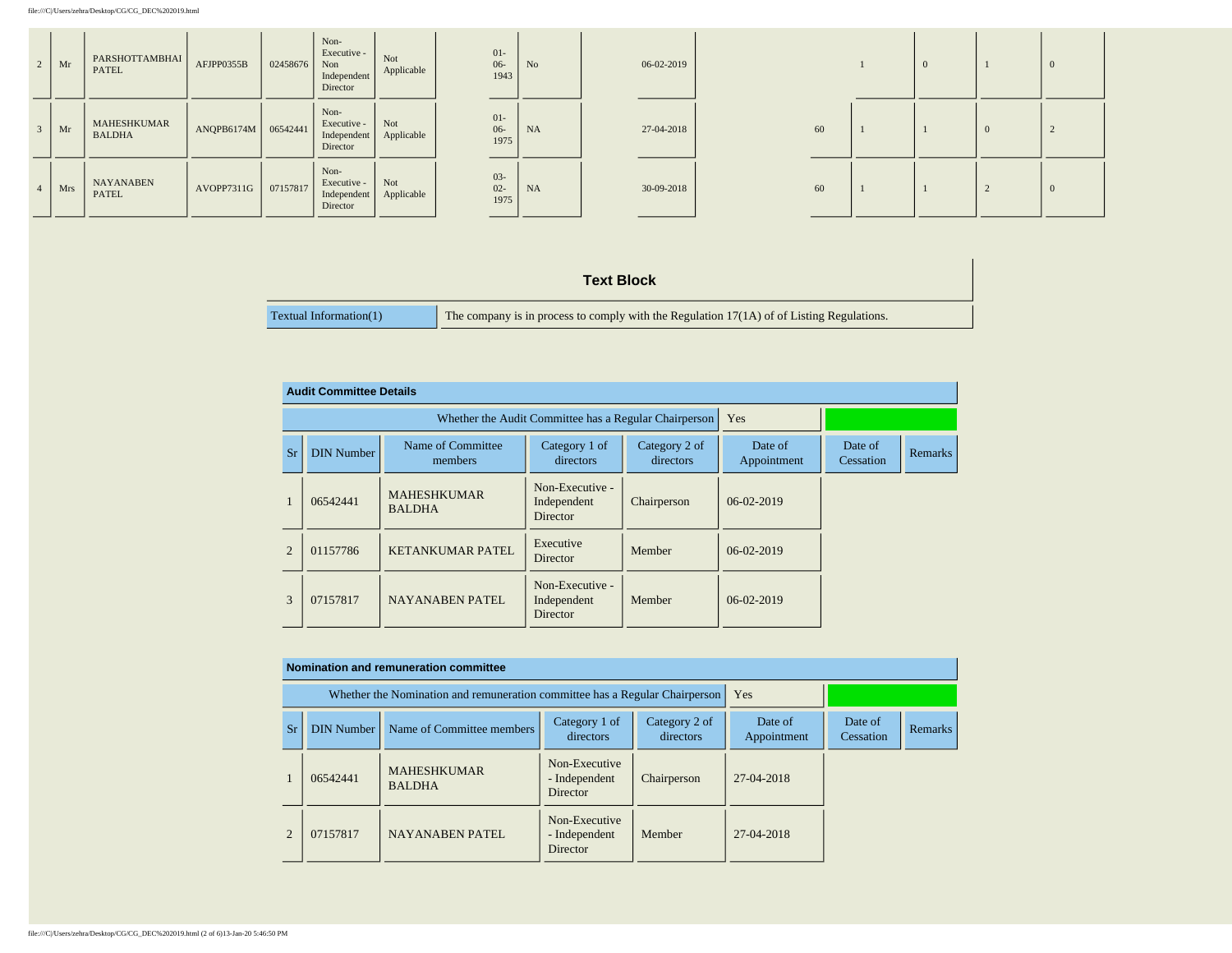|  | 02458676 | <b>PARSHOTTAMBHAI</b><br>PATEI. | Non-Executive<br>- Non<br>Independent<br>Director | Member | $06-02-2019$ |  |
|--|----------|---------------------------------|---------------------------------------------------|--------|--------------|--|
|--|----------|---------------------------------|---------------------------------------------------|--------|--------------|--|

|                |                   | <b>Stakeholders Relationship Committee</b>                                |                                                     |                            |                        |                      |                |
|----------------|-------------------|---------------------------------------------------------------------------|-----------------------------------------------------|----------------------------|------------------------|----------------------|----------------|
|                |                   | Whether the Stakeholders Relationship Committee has a Regular Chairperson |                                                     |                            | Yes                    |                      |                |
| <b>Sr</b>      | <b>DIN Number</b> | Name of Committee members                                                 | Category 1 of<br>directors                          | Category 2 of<br>directors | Date of<br>Appointment | Date of<br>Cessation | <b>Remarks</b> |
|                | 06542441          | <b>MAHESHKUMAR</b><br><b>BALDHA</b>                                       | Non-Executive<br>- Independent<br><b>Director</b>   | Chairperson                | 12-08-2019             |                      |                |
| $\mathfrak{D}$ | 07157817          | <b>NAYANABEN PATEL</b>                                                    | Non-Executive<br>- Independent<br><b>Director</b>   | Member                     | 12-08-2019             |                      |                |
| $\mathcal{R}$  | 02458676          | <b>PARSHOTTAMBHAI</b><br>PATEL.                                           | Non-Executive<br>$-$ Non<br>Independent<br>Director | Member                     | 30-05-2019             |                      |                |

| <b>Risk Management Committee</b> |                                                                 |                            |                            |                        |                   |         |
|----------------------------------|-----------------------------------------------------------------|----------------------------|----------------------------|------------------------|-------------------|---------|
|                                  | Whether the Risk Management Committee has a Regular Chairperson |                            |                            |                        |                   |         |
| <b>DIN Number</b>                | Name of<br>Committee<br>members                                 | Category 1 of<br>directors | Category 2 of<br>directors | Date of<br>Appointment | Date of Cessation | Remarks |

|                   | <b>Corporate Social Responsibility Committee</b>                    |                            |                            |                        |                   |         |
|-------------------|---------------------------------------------------------------------|----------------------------|----------------------------|------------------------|-------------------|---------|
|                   | Whether the Corporate Social Responsibility Committee has a Regular |                            | Chairperson                | N <sub>o</sub>         |                   |         |
| <b>DIN Number</b> | Name of<br>Committee<br>members                                     | Category 1 of<br>directors | Category 2 of<br>directors | Date of<br>Appointment | Date of Cessation | Remarks |

|    | <b>Other Committee</b> |                              |                            |                            |                            |                |
|----|------------------------|------------------------------|----------------------------|----------------------------|----------------------------|----------------|
| Sr | DIN Number             | Name of Committee<br>members | Name of other<br>committee | Category 1 of<br>directors | Category 2 of<br>directors | <b>Remarks</b> |

| <b>Annexure 1</b>                         |
|-------------------------------------------|
| <b>Annexure 1</b>                         |
| <b>III. Meeting of Board of Directors</b> |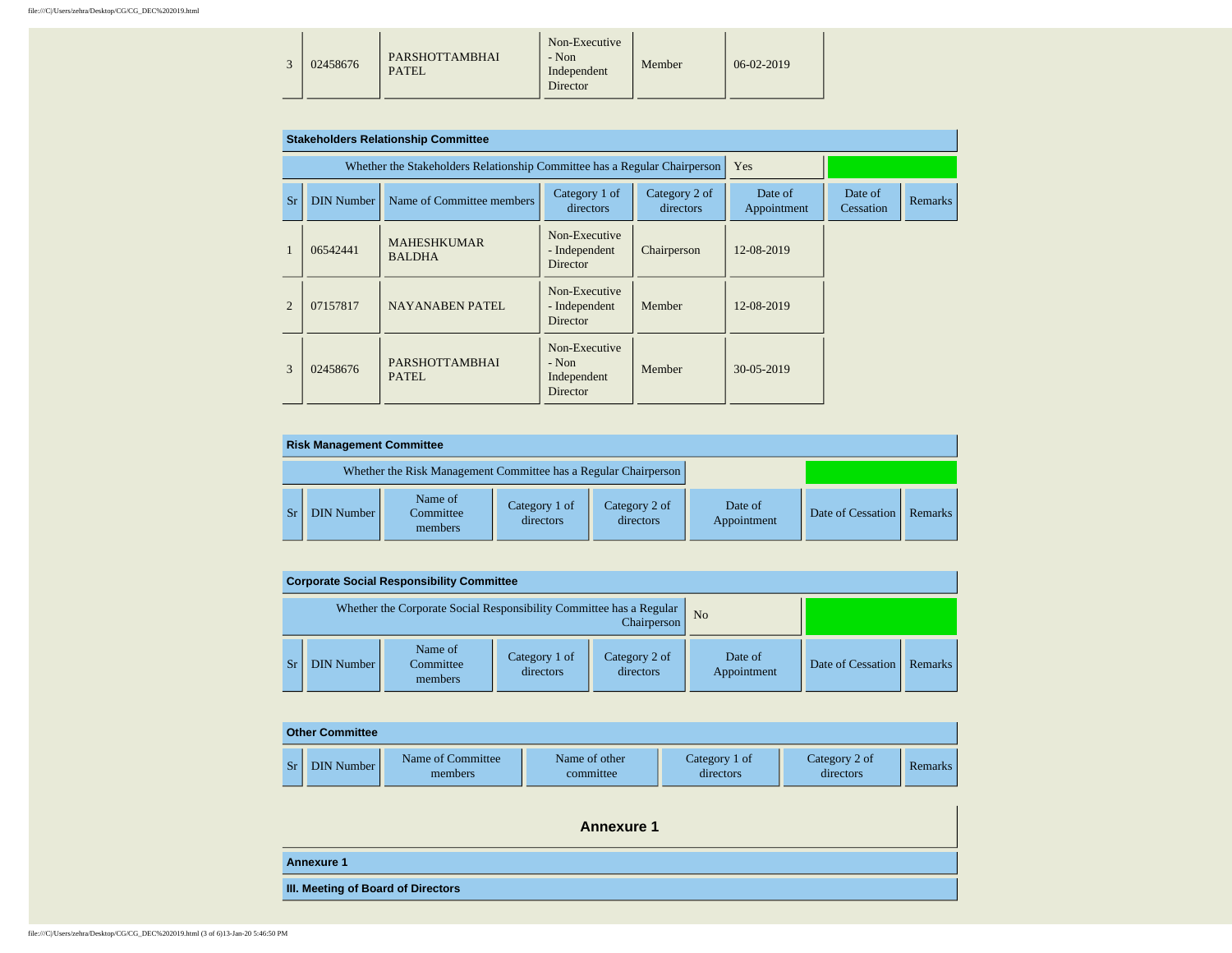| Disclosure of notes on meeting of<br>board of directors explanatory |                                                                   |                                                                  |                                                                      |                                 |                                                      |                                           |                                                              |
|---------------------------------------------------------------------|-------------------------------------------------------------------|------------------------------------------------------------------|----------------------------------------------------------------------|---------------------------------|------------------------------------------------------|-------------------------------------------|--------------------------------------------------------------|
| Sr.                                                                 | $Date(s)$ of<br>meeting (if<br>any) in the<br>previous<br>quarter | $Date(s)$ of<br>meeting (if<br>any) in the<br>current<br>quarter | Maximum gap<br>between any two<br>consecutive (in<br>number of days) | Notes for not<br>providing Date | Whether<br>requirement of<br>Ouorum met (Yes/<br>No) | Number of<br><b>Directors</b><br>present* | No. of<br>Independent<br>Directors attending<br>the meeting* |
|                                                                     | 12-08-2019                                                        |                                                                  |                                                                      |                                 | <b>Yes</b>                                           |                                           |                                                              |
| $\mathfrak{D}$                                                      |                                                                   | 14-11-2019                                                       | 93                                                                   |                                 | <b>Yes</b>                                           | $\overline{4}$                            | $\overline{2}$                                               |

## **Annexure 1**

## **IV. Meeting of Committees**

| Sr             | Name of<br>Committee                             | $Date(s)$ of<br>meeting (Enter<br>dates of<br>Previous<br>quarter and<br>Current quarter<br>in<br>chronological<br>order) | Maximum<br>gap between<br>any two<br>consecutive<br>(in number of<br>days) | Name of<br>other<br>committee | Reson for<br>not<br>providing<br>date | Whether<br>requirement<br>of Quorum<br>met (Yes/No) | Number of<br><b>Directors</b><br>present* | No. of<br>Independent<br><b>Directors</b><br>attending the<br>meeting* |
|----------------|--------------------------------------------------|---------------------------------------------------------------------------------------------------------------------------|----------------------------------------------------------------------------|-------------------------------|---------------------------------------|-----------------------------------------------------|-------------------------------------------|------------------------------------------------------------------------|
| $\mathbf{1}$   | Audit<br>Committee                               | 12-08-2019                                                                                                                |                                                                            |                               |                                       | Yes                                                 | 3                                         | $\overline{2}$                                                         |
| $\overline{c}$ | Audit<br>Committee                               | 14-11-2019                                                                                                                | 93                                                                         |                               |                                       | Yes                                                 | 3                                         | $\overline{2}$                                                         |
| 3              | <b>Stakeholders</b><br>Relationship<br>Committee | 12-08-2019                                                                                                                |                                                                            |                               |                                       | Yes                                                 | $\overline{c}$                            | ш                                                                      |
| $\overline{4}$ | <b>Stakeholders</b><br>Relationship<br>Committee | 14-11-2019                                                                                                                | 93                                                                         |                               |                                       | Yes                                                 | 3                                         | $\overline{2}$                                                         |

|  | Disclosure of notes on meeting of committees explanatory |  |
|--|----------------------------------------------------------|--|
|  |                                                          |  |

|           | <b>Annexure 1</b>                                         |                               |                                                                   |  |  |
|-----------|-----------------------------------------------------------|-------------------------------|-------------------------------------------------------------------|--|--|
|           | <b>V. Related Party Transactions</b>                      |                               |                                                                   |  |  |
| <b>Sr</b> | Subject                                                   | Compliance status (Yes/No/NA) | If status is "No" details of non-compliance<br>may be given here. |  |  |
|           | Whether prior approval of audit committee<br>obtained     | Yes                           |                                                                   |  |  |
|           | Whether shareholder approval obtained for<br>material RPT | <b>NA</b>                     |                                                                   |  |  |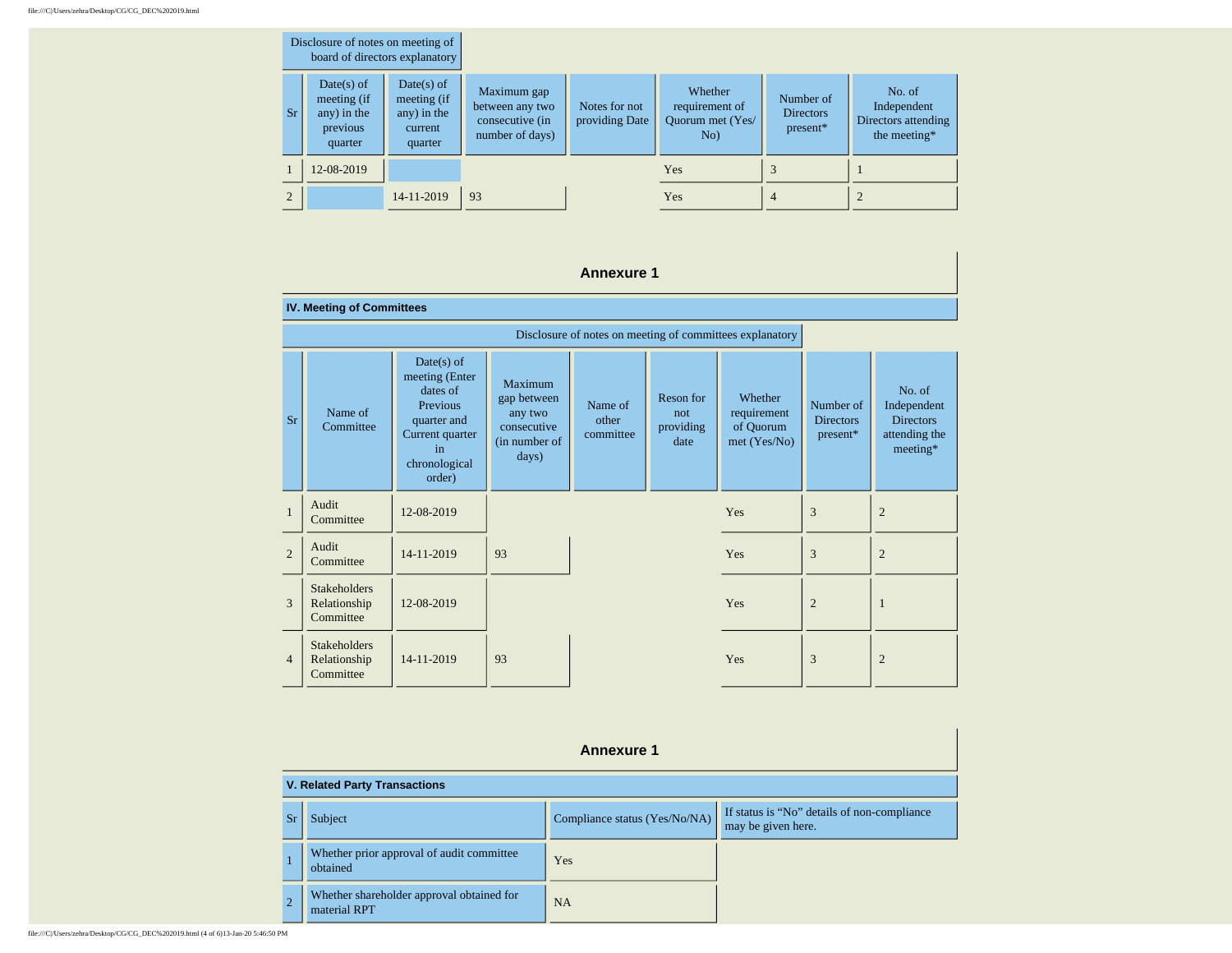3 Whether details of RPT entered into pursuant to omnibus approval have been reviewed by

Audit Committee

|                | <b>Annexure 1</b>                                                                                                                                                                                                  |                            |  |  |  |  |
|----------------|--------------------------------------------------------------------------------------------------------------------------------------------------------------------------------------------------------------------|----------------------------|--|--|--|--|
|                | <b>VI. Affirmations</b>                                                                                                                                                                                            |                            |  |  |  |  |
| <b>Sr</b>      | Subject                                                                                                                                                                                                            | Compliance status (Yes/No) |  |  |  |  |
|                | The composition of Board of Directors is in terms of SEBI (Listing obligations and disclosure<br>requirements) Regulations, 2015                                                                                   | Yes                        |  |  |  |  |
| $\overline{2}$ | The composition of the following committees is in terms of SEBI(Listing obligations and disclosure<br>requirements) Regulations, 2015 a. Audit Committee                                                           | Yes                        |  |  |  |  |
| 3              | The composition of the following committees is in terms of SEBI(Listing obligations and disclosure<br>requirements) Regulations, 2015. b. Nomination & remuneration committee                                      | Yes                        |  |  |  |  |
| $\overline{4}$ | The composition of the following committees is in terms of SEBI(Listing obligations and disclosure<br>requirements) Regulations, 2015. c. Stakeholders relationship committee                                      | Yes                        |  |  |  |  |
| 5              | The composition of the following committees is in terms of SEBI(Listing obligations and disclosure<br>requirements) Regulations, 2015. d. Risk management committee (applicable to the top 500 listed<br>entities) | <b>NA</b>                  |  |  |  |  |
| 6              | The committee members have been made aware of their powers, role and responsibilities as<br>specified in SEBI (Listing obligations and disclosure requirements) Regulations, 2015.                                 | Yes                        |  |  |  |  |
| $\overline{7}$ | The meetings of the board of directors and the above committees have been conducted in the manner<br>as specified in SEBI (Listing obligations and disclosure requirements) Regulations, 2015.                     | Yes                        |  |  |  |  |
| 8              | This report and/or the report submitted in the previous quarter has been placed before Board of<br>Directors.                                                                                                      | Yes                        |  |  |  |  |

Yes

|         | <b>Annexure 1</b> |                         |  |  |
|---------|-------------------|-------------------------|--|--|
| $S_{r}$ | Subject           | Compliance status       |  |  |
|         | Name of signatory | <b>KETANKUMAR PATEL</b> |  |  |

2 Designation **Designation** Managing Director

| <b>Signatory Details</b> |                          |  |
|--------------------------|--------------------------|--|
| Name of signatory        | <b>KETANKUMAR PATEL</b>  |  |
| Designation of person    | <b>Managing Director</b> |  |
| Place                    | <b>AHMEDABAD</b>         |  |
| Date                     | 13-01-2020               |  |